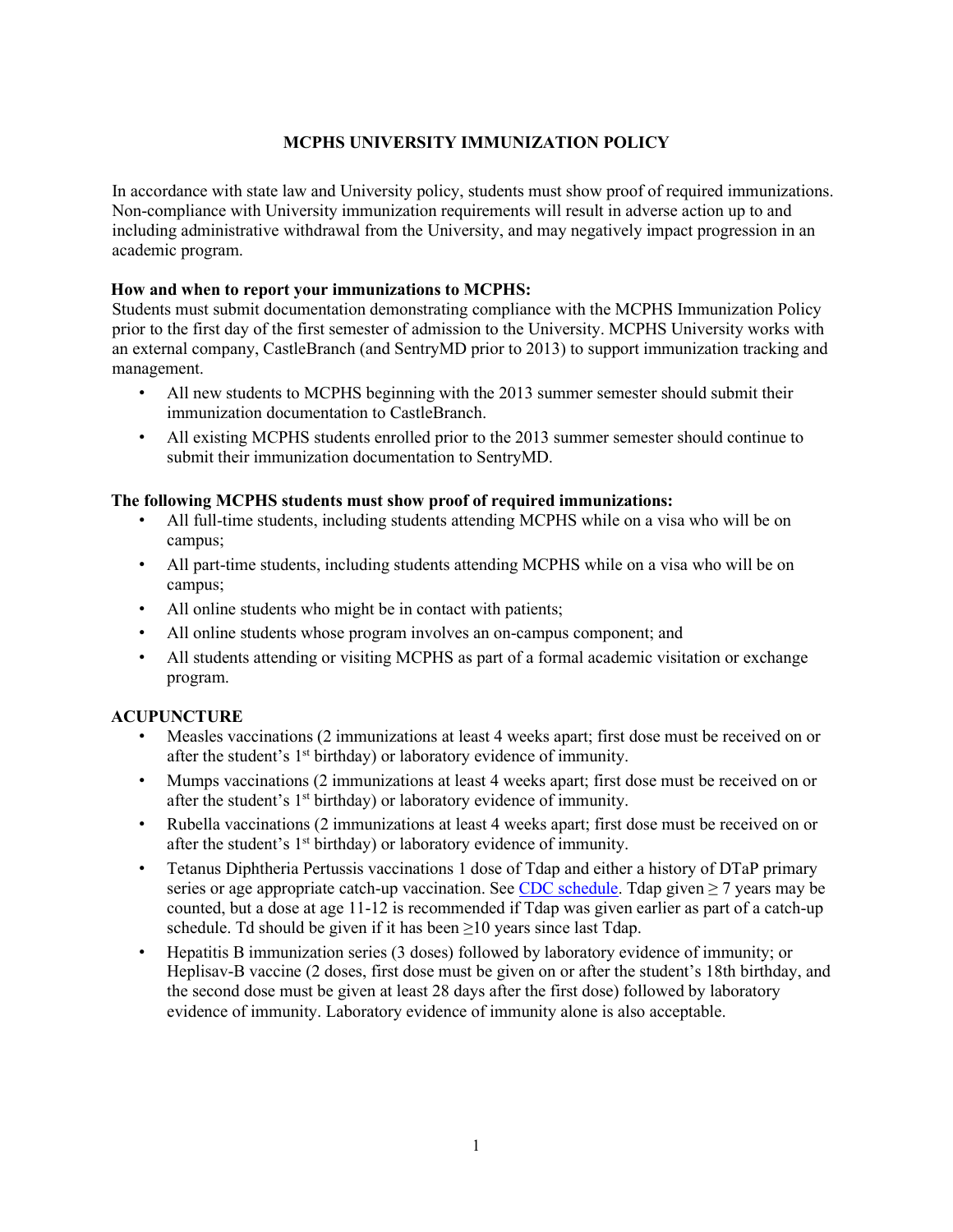- Varicella vaccinations (2 immunizations at least 4 weeks apart; first dose must be received on or after the student's 1<sup>st</sup> birthday); laboratory evidence of immunity; or physician diagnosis of varicella.
- Annual Tuberculosis skin test or Tuberculosis blood test. If results are positive, a clear chest x-ray (with laboratory report or physician verification of results) or a physician letter verifying the student is symptom free is required each year.
- Annual influenza shot (Must be obtained as soon as the vaccine for the annual flu season becomes available each fall).
- Meningococcal vaccination: 1 dose of MenACWY (formerly MCV4) received on or after the student's  $16<sup>th</sup>$  birthday required only for students under the age of 22. Meningococcal B vaccine does not meet this requirement.
- COVID-19 Primary series Vaccination: Pfizer-BioNTech 2 doses at least 21 days apart; Moderna – 2 doses at least 28 days apart; Janssen (Johnson& Johnson) – 1 dose; WHO authorized vaccine – completion of scheduled series of the vaccine. Series must be completed at least 2 weeks prior to access to campus.
- COVID-19 Booster Vaccination: Pfizer-BioNTech, Moderna or WHO authorized vaccine 5 months after last dose in primary series; Janssen (Johnson & Johnson) – 2 months after primary dose.

# **DENTAL HYGIENE**

- Measles vaccinations (2 immunizations at least 4 weeks apart; first dose must be received on or after the student's 1<sup>st</sup> birthday) or laboratory evidence of immunity.
- Mumps vaccinations (2 immunizations at least 4 weeks apart; first dose must be received on or after the student's 1<sup>st</sup> birthday) or laboratory evidence of immunity.
- Rubella vaccinations (2 immunizations at least 4 weeks apart; first dose must be received on or Tetanus Diphtheria Pertussis vaccinations 1 dose of Tdap and either a history of DTaP primary series or age appropriate catch-up vaccination. See [CDC schedule.](https://www.cdc.gov/vaccines/schedules/hcp/imz/catchup.html#note-tdap) Tdap given  $\geq 7$  years may be counted, but a dose at age 11-12 is recommended if Tdap was given earlier as part of a catch-up schedule. Td should be given if it has been  $\geq 10$  years since last Tdap.
- Hepatitis B immunization series (3 doses) followed by laboratory evidence of immunity; or Heplisav-B vaccine (2 doses, first dose must be given on or after the student's 18th birthday, and the second dose must be given at least 28 days after the first dose) followed by laboratory evidence of immunity. Laboratory evidence of immunity alone is also acceptable.
- Varicella vaccinations (2 immunizations at least 4 weeks apart; first dose must be received on or after the student's 1<sup>st</sup> birthday); laboratory evidence of immunity; or physician diagnosis of varicella.
- Tuberculosis skin test or Tuberculosis blood test within the past 12 months. If results are positive, a clear chest x-ray (with laboratory report or physician verification of results) or a physician letter verifying the student is symptom free is required each year.
- Annual influenza shot (Must be obtained as soon as the vaccine for the annual flu season becomes available each fall).
- Meningococcal vaccination: 1 dose of MenACWY (formerly MCV4) received on or after the student's 16<sup>th</sup> birthday required only for students under the age of 22. Meningococcal B vaccine does not meet this requirement.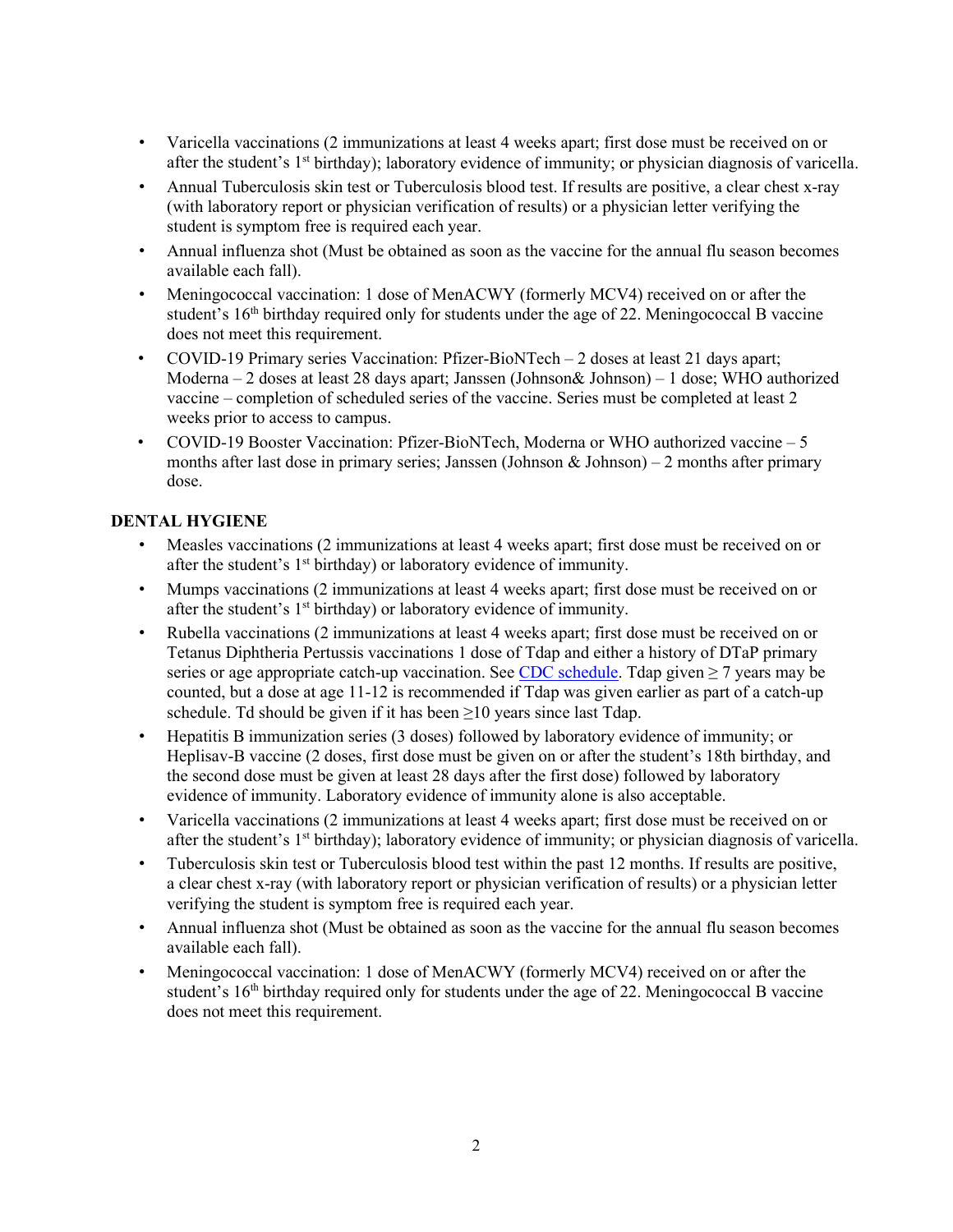- COVID-19 Primary series Vaccination: Pfizer-BioNTech 2 doses at least 21 days apart; Moderna – 2 doses at least 28 days apart; Janssen (Johnson& Johnson) – 1 dose; WHO authorized vaccine – completion of scheduled series of the vaccine. Series must be completed at least 2 weeks prior to access to campus.
- COVID-19 Booster Vaccination: Pfizer-BioNTech, Moderna or WHO authorized vaccine 5 months after last dose in primary series; Janssen (Johnson & Johnson) – 2 months after primary dose.

# **DOCTOR OF PHARMACY**

- Measles vaccinations (2 immunizations at least 4 weeks apart; first dose must be received on or after the student's  $1<sup>st</sup>$  birthday) or laboratory evidence of immunity.
- Mumps vaccinations (2 immunizations at least 4 weeks apart; first dose must be received on or after the student's  $1<sup>st</sup>$  birthday) or laboratory evidence of immunity.
- Rubella vaccinations (2 immunizations at least 4 weeks apart; first dose must be received on or after the student's  $1<sup>st</sup>$  birthday) or laboratory evidence of immunity.
- Tetanus Diphtheria Pertussis vaccinations 1 dose of Tdap and either a history of DTaP primary series or age appropriate catch-up vaccination. See [CDC schedule.](https://www.cdc.gov/vaccines/schedules/hcp/imz/catchup.html#note-tdap) Tdap given  $\geq$  7 years may be counted, but a dose at age 11-12 is recommended if Tdap was given earlier as part of a catch-up schedule. Td should be given if it has been  $\geq 10$  years since last Tdap.
- Hepatitis B immunization series (3 doses) followed by laboratory evidence of immunity; or Heplisav-B vaccine (2 doses, first dose must be given on or after the student's 18th birthday, and the second dose must be given at least 28 days after the first dose) followed by laboratory evidence of immunity. Laboratory evidence of immunity alone is also acceptable.
- Varicella vaccinations (2 immunizations at least 4 weeks apart; first dose must be received on or after the student's 1<sup>st</sup> birthday); laboratory evidence of immunity; or physician diagnosis of varicella.
- Annual Tuberculosis skin test or Tuberculosis blood test. If results are positive, a clear chest x-ray (with laboratory report or physician verification of results) or a physician letter verifying the student is symptom free is required each year.\*
- Annual influenza shot (Must be obtained as soon as the vaccine for the annual flu season becomes available each fall). \*
- Meningococcal vaccination: 1 dose of MenACWY (formerly MCV4) received on or after the student's 16<sup>th</sup> birthday required only for students under the age of 22. Meningococcal B vaccine does not meet this requirement.
- COVID-19 Primary series Vaccination: Pfizer-BioNTech 2 doses at least 21 days apart; Moderna – 2 doses at least 28 days apart; Janssen (Johnson& Johnson) – 1 dose; WHO authorized vaccine – completion of scheduled series of the vaccine. Series must be completed at least 2 weeks prior to access to campus.
- COVID-19 Booster Vaccination: Pfizer-BioNTech, Moderna or WHO authorized vaccine 5 months after last dose in primary series; Janssen (Johnson & Johnson) – 2 months after primary dose.

**\*Doctor of Pharmacy-Boston students** must complete these requirements during Year III (First Professional Year of the curriculum) and annually thereafter.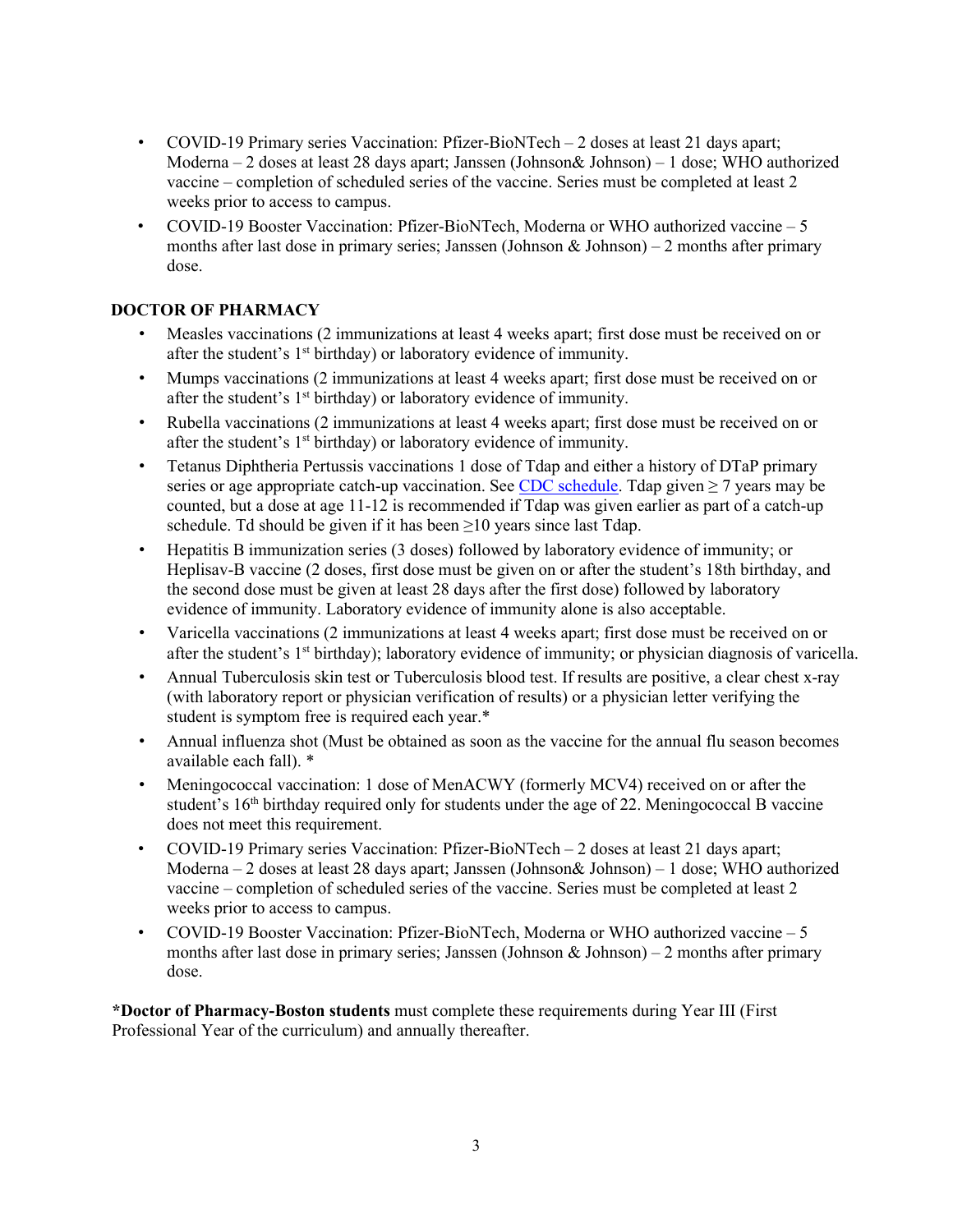# **DIAGNOSTIC MEDICAL SONOGRAPHY, MAGNETIC RESONANCE IMAGING, NUCLEAR MEDICINE TECHNOLOGY, RADIATION THERAPY, AND RADIOGRAPHY**

- Measles vaccinations (2 immunizations at least 4 weeks apart; first dose must be received on or after the student's 1<sup>st</sup> birthday) or laboratory evidence of immunity.
- Mumps vaccinations (2 immunizations at least 4 weeks apart; first dose must be received on or after the student's 1<sup>st</sup> birthday) or laboratory evidence of immunity.
- Rubella vaccinations (2 immunizations at least 4 weeks apart; first dose must be received on or after the student's  $1<sup>st</sup>$  birthday) or laboratory evidence of immunity.
- Tetanus Diphtheria Pertussis vaccinations 1 dose of Tdap and either a history of DTaP primary series or age appropriate catch-up vaccination. See [CDC schedule.](https://www.cdc.gov/vaccines/schedules/hcp/imz/catchup.html#note-tdap) Tdap given  $\geq$  7 years may be counted, but a dose at age 11-12 is recommended if Tdap was given earlier as part of a catch-up schedule. Td should be given if it has been  $\geq 10$  years since last Tdap.
- Hepatitis B immunization series (3 doses) followed by laboratory evidence of immunity; or Heplisav-B vaccine (2 doses, first dose must be given on or after the student's 18th birthday, and the second dose must be given at least 28 days after the first dose) followed by laboratory evidence of immunity. Laboratory evidence of immunity alone is also acceptable.
- Varicella vaccinations (2 immunizations at least 4 weeks apart; first dose must be received on or after the student's  $1<sup>st</sup>$  birthday); laboratory evidence of immunity; or physician diagnosis of varicella.
- Annual Tuberculosis skin test or Tuberculosis blood test. If results are positive, a clear chest x-ray (with laboratory report or physician verification of results) or a physician letter verifying the student is symptom free is required each year.
- Annual influenza shot (Must be obtained as soon as the vaccine for the annual flu season becomes available each fall).
- Meningococcal vaccination: 1 dose of MenACWY (formerly MCV4) received on or after the student's 16<sup>th</sup> birthday required only for students under the age of 22. Meningococcal B vaccine does not meet this requirement.
- COVID-19 Primary series Vaccination: Pfizer-BioNTech 2 doses at least 21 days apart; Moderna – 2 doses at least 28 days apart; Janssen (Johnson& Johnson) – 1 dose; WHO authorized vaccine – completion of scheduled series of the vaccine. Series must be completed at least 2 weeks prior to access to campus.
- COVID-19 Booster Vaccination: Pfizer-BioNTech, Moderna or WHO authorized vaccine 5 months after last dose in primary series; Janssen (Johnson & Johnson) – 2 months after primary dose.

# **MEDICAL IMAGING AND THERAPEUTICS**

• Measles vaccinations (2 immunizations at least 4 weeks apart; first dose must be received on or after the student's  $1<sup>st</sup>$  birthday) or laboratory evidence of immunity.

Mumps vaccinations (2 immunizations at least 4 weeks apart; first dose must be received on or after the student's 1<sup>st</sup> birthday) or laboratory evidence of immunity.

• Rubella vaccinations (2 immunizations at least 4 weeks apart; first dose must be received on or after the student's  $1<sup>st</sup>$  birthday) or laboratory evidence of immunity.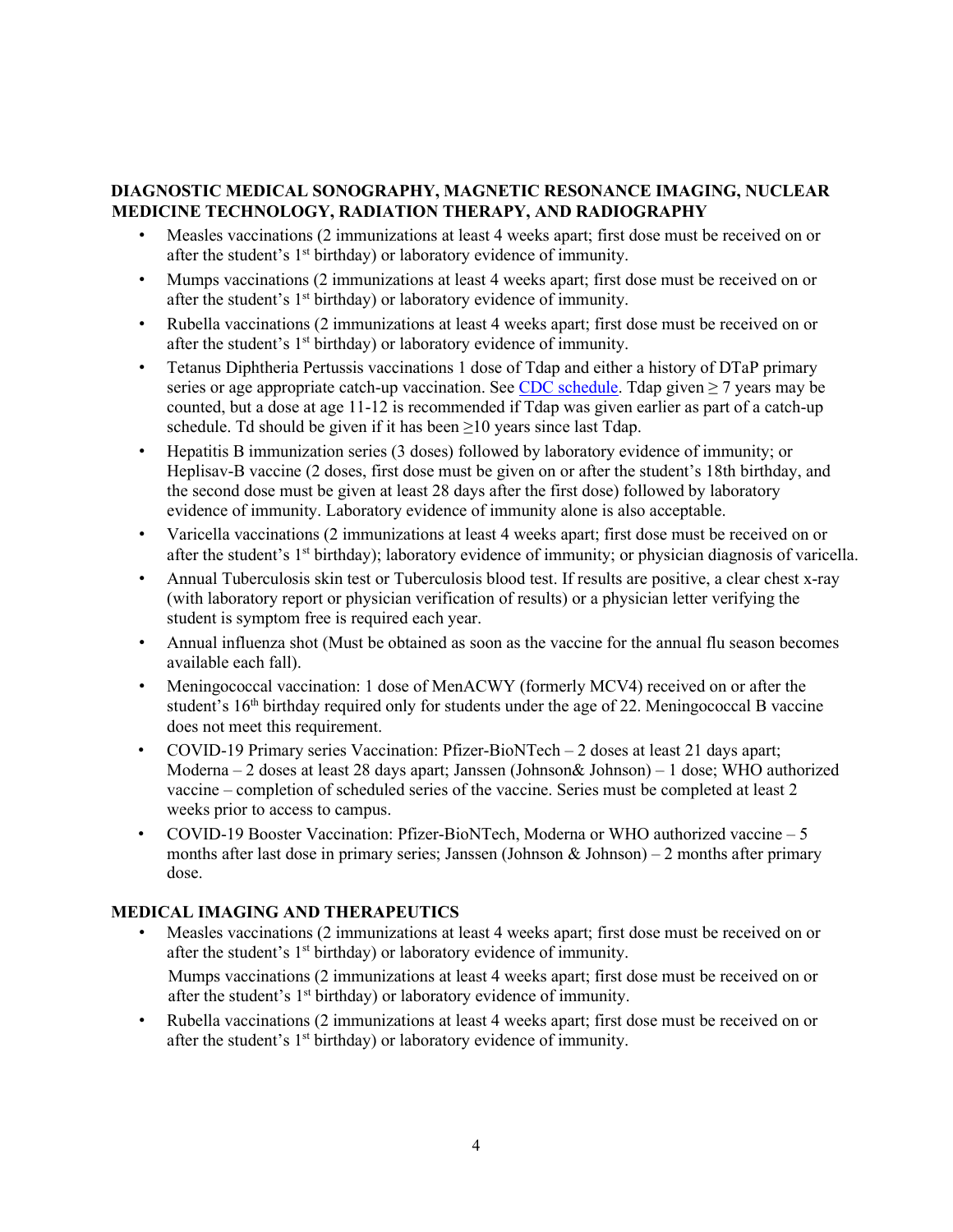- Tetanus Diphtheria Pertussis vaccinations 1 dose of Tdap and either a history of DTaP primary series or age appropriate catch-up vaccination. See [CDC schedule.](https://www.cdc.gov/vaccines/schedules/hcp/imz/catchup.html#note-tdap) Tdap given  $\geq$  7 years may be counted, but a dose at age 11-12 is recommended if Tdap was given earlier as part of a catch-up schedule. Td should be given if it has been  $\geq 10$  years since last Tdap.
- Hepatitis B immunization series (3 doses) followed by laboratory evidence of immunity; or Heplisav-B vaccine (2 doses, first dose must be given on or after the student's 18th birthday, and the second dose must be given at least 28 days after the first dose) followed by laboratory evidence of immunity. Laboratory evidence of immunity alone is also acceptable.
- Varicella vaccinations (2 immunizations at least 4 weeks apart; first dose must be received on or after the student's  $1<sup>st</sup>$  birthday); laboratory evidence of immunity; or physician diagnosis of varicella.
- Annual Tuberculosis skin test or Tuberculosis blood test. If results are positive, a clear chest x-ray (with laboratory report or physician verification of results) or a physician letter verifying the student is symptom free is required each year.
- Annual influenza shot (Must be obtained as soon as the vaccine for the annual flu season becomes available each fall).
- Meningococcal vaccination: 1 dose of MenACWY (formerly MCV4) received on or after the student's  $16<sup>th</sup>$  birthday required only for students under the age of 22. Meningococcal B vaccine does not meet this requirement.
- COVID-19 Primary series Vaccination: Pfizer-BioNTech 2 doses at least 21 days apart; Moderna – 2 doses at least 28 days apart; Janssen (Johnson& Johnson) – 1 dose; WHO authorized vaccine – completion of scheduled series of the vaccine. Series must be completed at least 2 weeks prior to access to campus.
- COVID-19 Booster Vaccination: Pfizer-BioNTech, Moderna or WHO authorized vaccine 5 months after last dose in primary series; Janssen (Johnson & Johnson) – 2 months after primary dose.

# **NURSING**

- Measles vaccinations (2 immunizations at least 4 weeks apart; first dose must be received on or after the student's  $1<sup>st</sup>$  birthday) or laboratory evidence of immunity.
- Mumps vaccinations (2 immunizations at least 4 weeks apart; first dose must be received on or after the student's 1<sup>st</sup> birthday) or laboratory evidence of immunity.
- Rubella vaccinations (2 immunizations at least 4 weeks apart; first dose must be received on or after the student's 1<sup>st</sup> birthday) or laboratory evidence of immunity.
- Tetanus Diphtheria Pertussis vaccinations 1 dose of Tdap and either a history of DTaP primary series or age appropriate catch-up vaccination. See [CDC schedule.](https://www.cdc.gov/vaccines/schedules/hcp/imz/catchup.html#note-tdap) Tdap given  $\geq$  7 years may be counted, but a dose at age 11-12 is recommended if Tdap was given earlier as part of a catch-up schedule. Td should be given if it has been  $\geq 10$  years since last Tdap.
- Hepatitis B immunization series (3 doses) followed by laboratory evidence of immunity; or Heplisav-B vaccine (2 doses, first dose must be given on or after the student's 18th birthday, and the second dose must be given at least 28 days after the first dose) followed by laboratory evidence of immunity. Laboratory evidence of immunity alone is also acceptable.
- Varicella vaccinations (2 immunizations at least 4 weeks apart; first dose must be received on or after the student's 1<sup>st</sup> birthday); laboratory evidence of immunity; or physician diagnosis of varicella.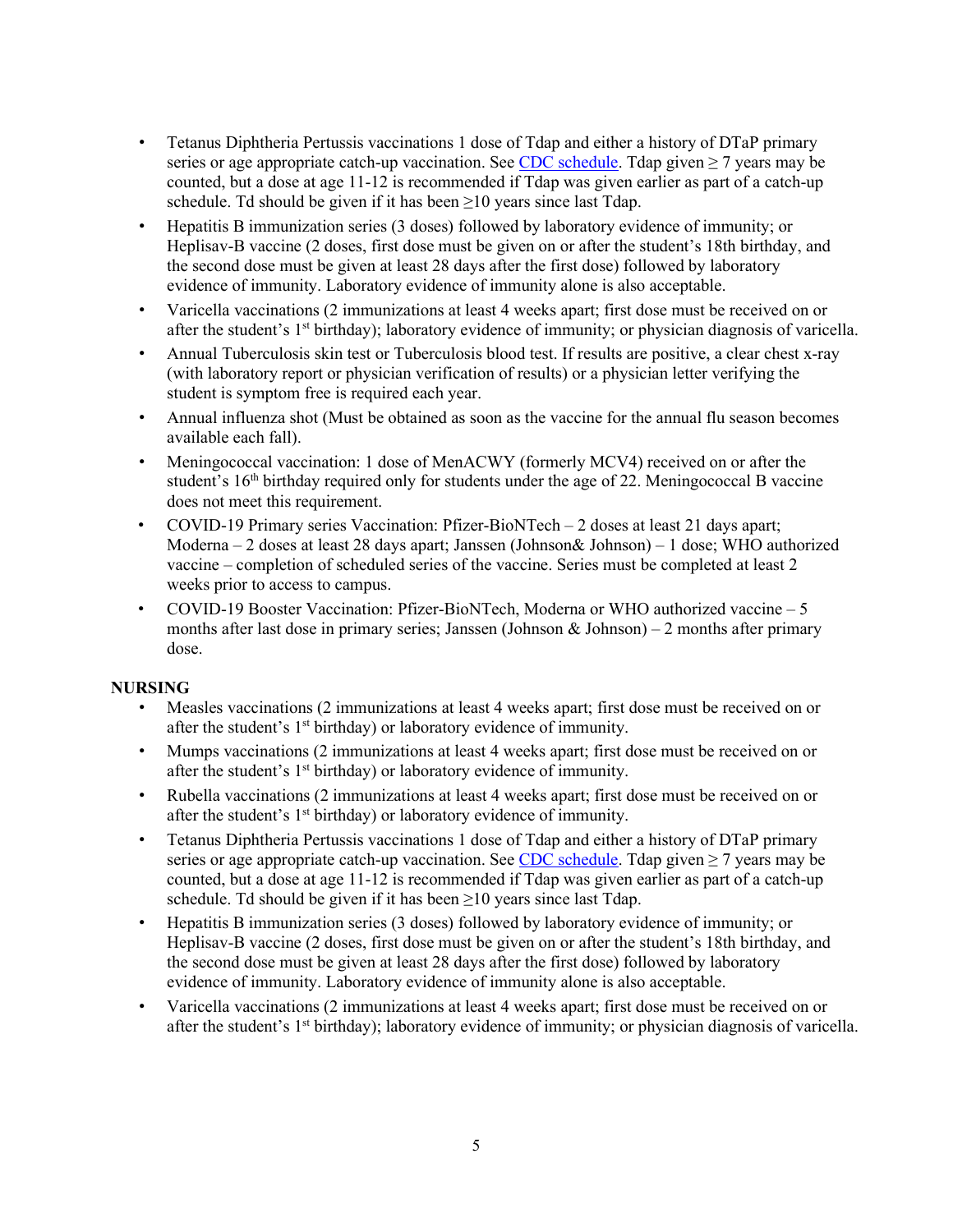- Annual Two-step Tuberculosis skin test (two tests within the last 12 months, completed 1-3 weeks apart) or Tuberculosis blood test within the past 12 months. If results are positive, a clear chest x-ray (with laboratory report or physician verification of results) or a physician letter verifying the student is symptom free is required each year. \*
- Annual influenza shot (Must be obtained as soon as the vaccine for the annual flu season becomes available each fall).\*
- Meningococcal vaccination: 1 dose of MenACWY (formerly MCV4) received on or after the student's  $16<sup>th</sup>$  birthday required only for students under the age of 22. Meningococcal B vaccine does not meet this requirement.
- COVID-19 Primary series Vaccination: Pfizer-BioNTech 2 doses at least 21 days apart; Moderna – 2 doses at least 28 days apart; Janssen (Johnson& Johnson) – 1 dose; WHO authorized vaccine – completion of scheduled series of the vaccine. Series must be completed at least 2 weeks prior to access to campus.
- COVID-19 Booster Vaccination: Pfizer-BioNTech, Moderna or WHO authorized vaccine 5 months after last dose in primary series; Janssen (Johnson & Johnson) – 2 months after primary dose.

**\*Bachelor of Science Nursing-Boston** this requirement must be met prior to entering the professional practice phase of the program and will need to be repeated at least yearly but maybe more often depending on the requirements of our clinical partners.

## **OCCUPATIONAL THERAPY**

- Measles vaccinations (2 immunizations at least 4 weeks apart; first dose must be received on or after the student's  $1<sup>st</sup>$  birthday) or laboratory evidence of immunity.
- Mumps vaccinations (2 immunizations at least 4 weeks apart; first dose must be received on or after the student's  $1<sup>st</sup>$  birthday) or laboratory evidence of immunity.
- Rubella vaccinations (2 immunizations at least 4 weeks apart; first dose must be received on or after the student's  $1<sup>st</sup>$  birthday) or laboratory evidence of immunity.
- Tetanus Diphtheria Pertussis vaccinations 1 dose of Tdap and either a history of DTaP primary series or age appropriate catch-up vaccination. See [CDC schedule.](https://www.cdc.gov/vaccines/schedules/hcp/imz/catchup.html#note-tdap) Tdap given  $\geq$  7 years may be counted, but a dose at age 11-12 is recommended if Tdap was given earlier as part of a catch-up schedule. Td should be given if it has been  $\geq$ 10 years since last Tdap.
- Hepatitis B immunization series (3 doses) followed by laboratory evidence of immunity; or Heplisav-B vaccine (2 doses, first dose must be given on or after the student's 18th birthday, and the second dose must be given at least 28 days after the first dose) followed by laboratory evidence of immunity. Laboratory evidence of immunity alone is also acceptable.
- Varicella vaccinations (2 immunizations at least 4 weeks apart; first dose must be received on or after the student's 1<sup>st</sup> birthday); laboratory evidence of immunity; or physician diagnosis of varicella.
- Annual Two-step Tuberculosis skin test (two tests within the last 12 months, completed 1-3 weeks apart) or Tuberculosis blood test within the past 12 months. If results are positive, a clear chest x-ray (with laboratory report or physician verification of results) or a physician letter verifying the student is symptom free is required each year.
- Annual influenza shot (Must be obtained as soon as the vaccine for the annual flu season becomes available each fall).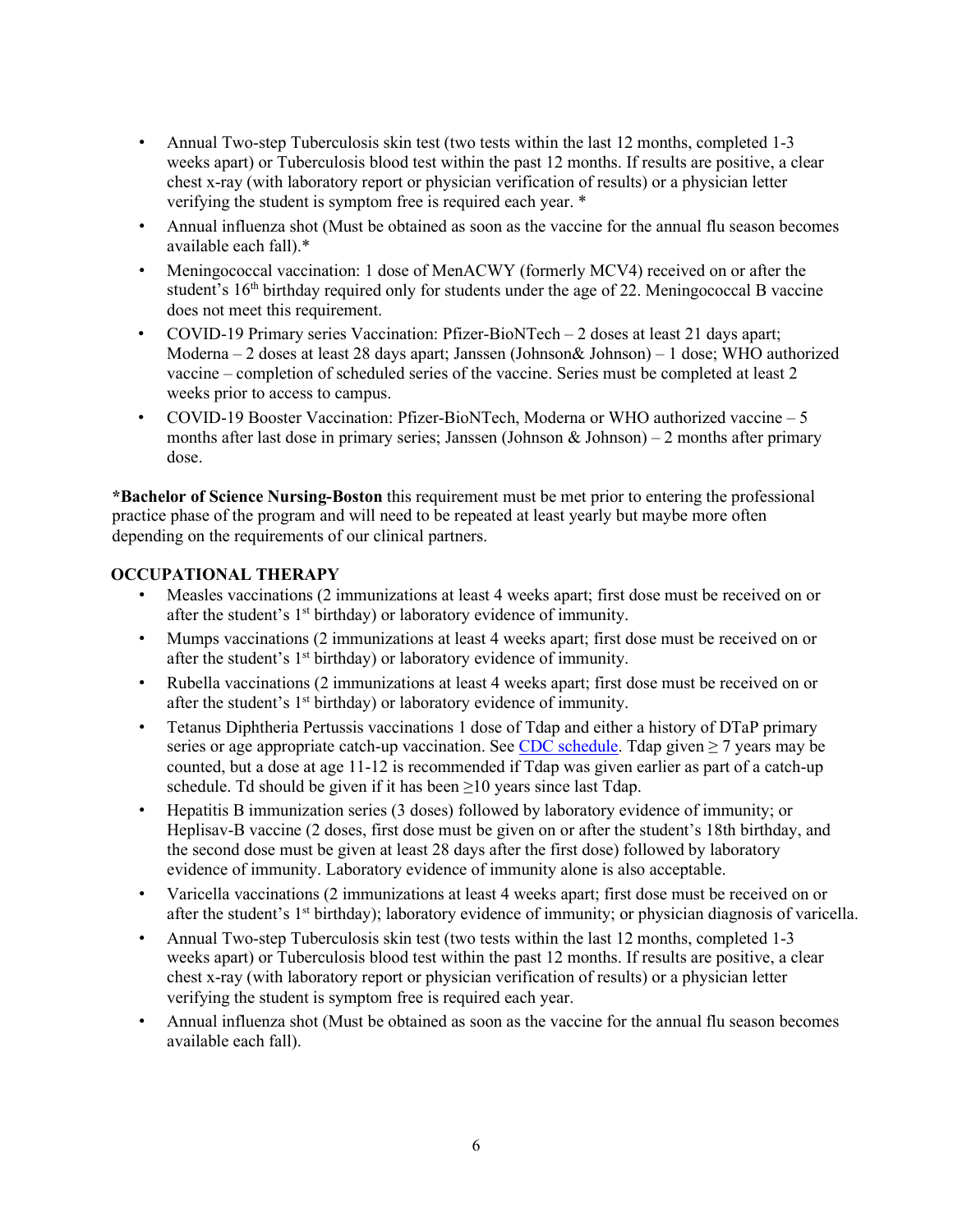- Meningococcal vaccination: 1 dose of MenACWY (formerly MCV4) received on or after the student's 16<sup>th</sup> birthday required only for students under the age of 22. Meningococcal B vaccine does not meet this requirement.
- COVID-19 Primary series Vaccination: Pfizer-BioNTech 2 doses at least 21 days apart; Moderna – 2 doses at least 28 days apart; Janssen (Johnson& Johnson) – 1 dose; WHO authorized vaccine – completion of scheduled series of the vaccine. Series must be completed at least 2 weeks prior to access to campus.
- COVID-19 Booster Vaccination: Pfizer-BioNTech, Moderna or WHO authorized vaccine 5 months after last dose in primary series; Janssen (Johnson & Johnson) – 2 months after primary dose.

# **OPTOMETRY**

- Measles vaccinations (2 immunizations at least 4 weeks apart; first dose must be received on or after the student's  $1<sup>st</sup>$  birthday) or laboratory evidence of immunity.
- Mumps vaccinations (2 immunizations at least 4 weeks apart; first dose must be received on or after the student's  $1<sup>st</sup>$  birthday) or laboratory evidence of immunity.
- Rubella vaccinations (2 immunizations at least 4 weeks apart; first dose must be received on or after the student's  $1<sup>st</sup>$  birthday) or laboratory evidence of immunity.
- Tetanus Diphtheria Pertussis vaccinations 1 dose of Tdap and either a history of DTaP primary series or age appropriate catch-up vaccination. See [CDC schedule.](https://www.cdc.gov/vaccines/schedules/hcp/imz/catchup.html#note-tdap) Tdap given  $\geq$  7 years may be counted, but a dose at age 11-12 is recommended if Tdap was given earlier as part of a catch-up schedule. Td should be given if it has been  $\geq 10$  years since last Tdap.
- Hepatitis B immunization series (3 doses) followed by laboratory evidence of immunity; or Heplisav-B vaccine (2 doses, first dose must be given on or after the student's 18th birthday, and the second dose must be given at least 28 days after the first dose) followed by laboratory evidence of immunity. Laboratory evidence of immunity alone is also acceptable.
- Varicella vaccinations (2 immunizations at least 4 weeks apart; first dose must be received on or after the student's  $1<sup>st</sup>$  birthday); laboratory evidence of immunity; or physician diagnosis of varicella.
- Annual Tuberculosis skin test or Tuberculosis blood test within the past 12 months. If results are positive, a clear chest x-ray (with laboratory report or physician verification of results) or a physician letter verifying the student is symptom free is required.
- Annual influenza shot (Must be obtained as soon as the vaccine for the annual flu season becomes available each fall).
- Meningococcal vaccination: 1 dose of MenACWY (formerly MCV4) received on or after the student's 16<sup>th</sup> birthday required only for students under the age of 22. Meningococcal B vaccine does not meet this requirement.
- COVID-19 Primary series Vaccination: Pfizer-BioNTech 2 doses at least 21 days apart; Moderna – 2 doses at least 28 days apart; Janssen (Johnson& Johnson) – 1 dose; WHO authorized vaccine – completion of scheduled series of the vaccine. Series must be completed at least 2 weeks prior to access to campus.
- COVID-19 Booster Vaccination: Pfizer-BioNTech, Moderna or WHO authorized vaccine 5 months after last dose in primary series; Janssen (Johnson & Johnson) – 2 months after primary dose.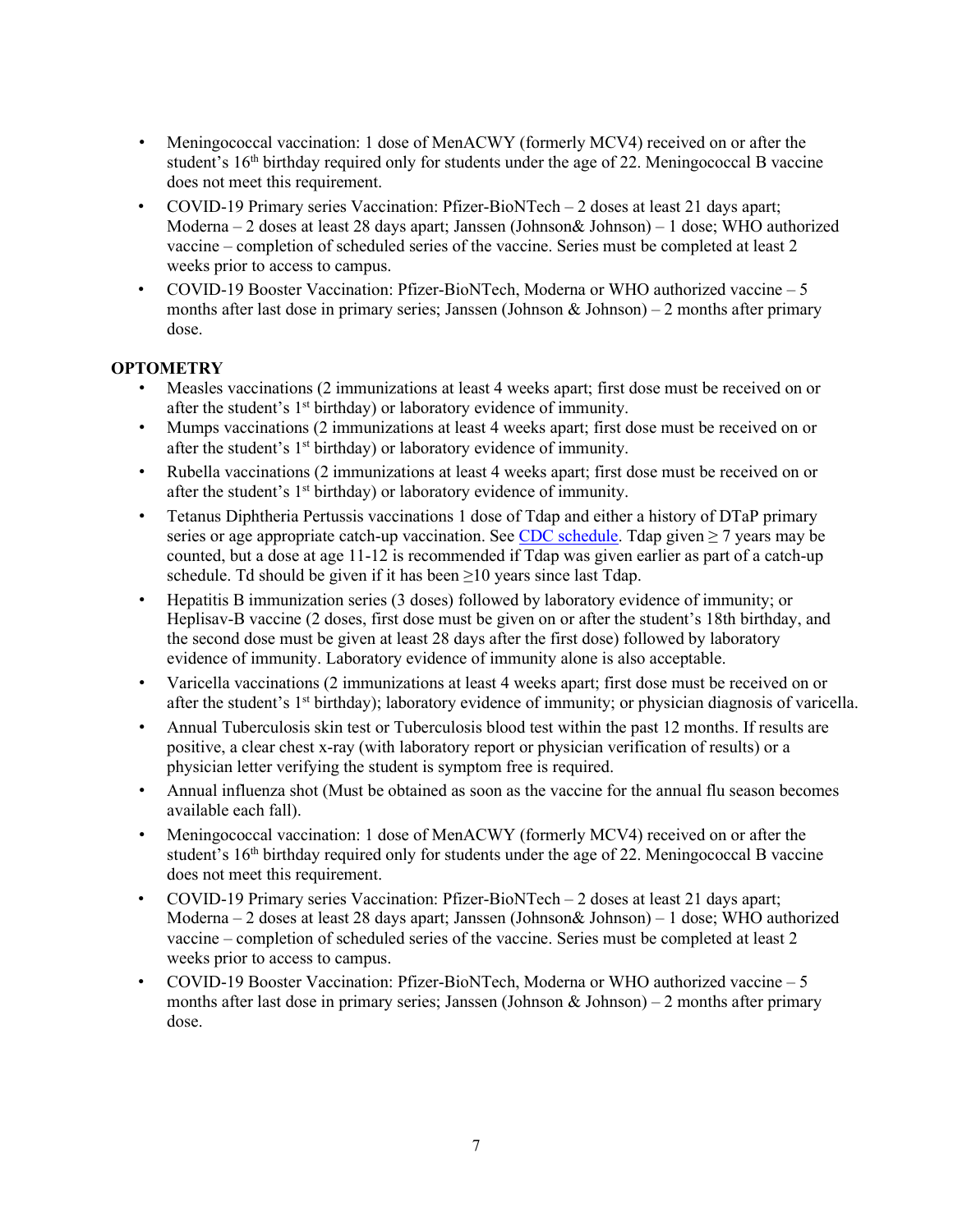## **PHYSICAL THERAPY**

- Measles vaccinations (2 immunizations at least 4 weeks apart; first dose must be received on or after the student's  $1<sup>st</sup>$  birthday) or laboratory evidence of immunity.
- Mumps vaccinations (2 immunizations at least 4 weeks apart; first dose must be received on or after the student's  $1<sup>st</sup>$  birthday) or laboratory evidence of immunity.
- Rubella vaccinations (2 immunizations at least 4 weeks apart; first dose must be received on or after the student's 1<sup>st</sup> birthday) or laboratory evidence of immunity.
- Tetanus Diphtheria Pertussis vaccinations 1 dose of Tdap and either a history of DTaP primary series or age appropriate catch-up vaccination. See CDC schedule. Tdap given  $\geq$  7 years may be counted, but a dose at age 11-12 is recommended if Tdap was given earlier as part of a catch-up schedule. Td should be given if it has been  $\geq 10$  years since last Tdap.
- Hepatitis B immunization series (3 doses) followed by laboratory evidence of immunity; or Heplisav-B vaccine (2 doses, first dose must be given on or after the student's 18th birthday, and the second dose must be given at least 28 days after the first dose) followed by laboratory evidence of immunity. Laboratory evidence of immunity alone is also acceptable.
- Varicella vaccinations (2 immunizations at least 4 weeks apart; first dose must be received on or after the student's 1<sup>st</sup> birthday); laboratory evidence of immunity; or physician diagnosis of varicella.
- Two-step Tuberculosis skin test (two tests within the last 12 months, completed 1-3 weeks apart) or Tuberculosis blood test within the past 12 months; followed by an annual 1 step TB test. If results are positive, a clear chest x-ray (with laboratory report or physician verification of results) or a physician letter verifying the student is symptom free is required each year.
- Annual influenza shot (Must be obtained as soon as the vaccine for the annual flu season becomes available each fall).
- Meningococcal vaccination: 1 dose of MenACWY (formerly MCV4) received on or after the student's 16th birthday required only for students under the age of 22. Meningococcal B vaccine does not meet this requirement.
- COVID-19 Primary series Vaccination: Pfizer-BioNTech 2 doses at least 21 days apart; Moderna – 2 doses at least 28 days apart; Janssen (Johnson& Johnson) – 1 dose; WHO authorized vaccine – completion of scheduled series of the vaccine. Series must be completed at least 2 weeks prior to access to campus.
- COVID-19 Booster Vaccination: Pfizer-BioNTech, Moderna or WHO authorized vaccine 5 months after last dose in primary series; Janssen (Johnson & Johnson) – 2 months after primary dose.

### **PHYSICIAN ASSISTANT STUDIES**

- Measles vaccinations (2 immunizations at least 4 weeks apart; first dose must be received on or after the student's  $1<sup>st</sup>$  birthday) or laboratory evidence of immunity.
- Mumps vaccinations (2 immunizations at least 4 weeks apart; first dose must be received on or after the student's  $1<sup>st</sup>$  birthday) or laboratory evidence of immunity.
- Rubella vaccinations (2 immunizations at least 4 weeks apart; first dose must be received on or after the student's  $1<sup>st</sup>$  birthday) or laboratory evidence of immunity.
- Tetanus Diphtheria Pertussis vaccinations 1 dose of Tdap and either a history of DTaP primary series or age appropriate catch-up vaccination. See CDC schedule. Tdap given  $\geq$  7 years may be counted, but a dose at age 11-12 is recommended if Tdap was given earlier as part of a catch-up schedule. Td should be given if it has been  $\geq 10$  years since last Tdap.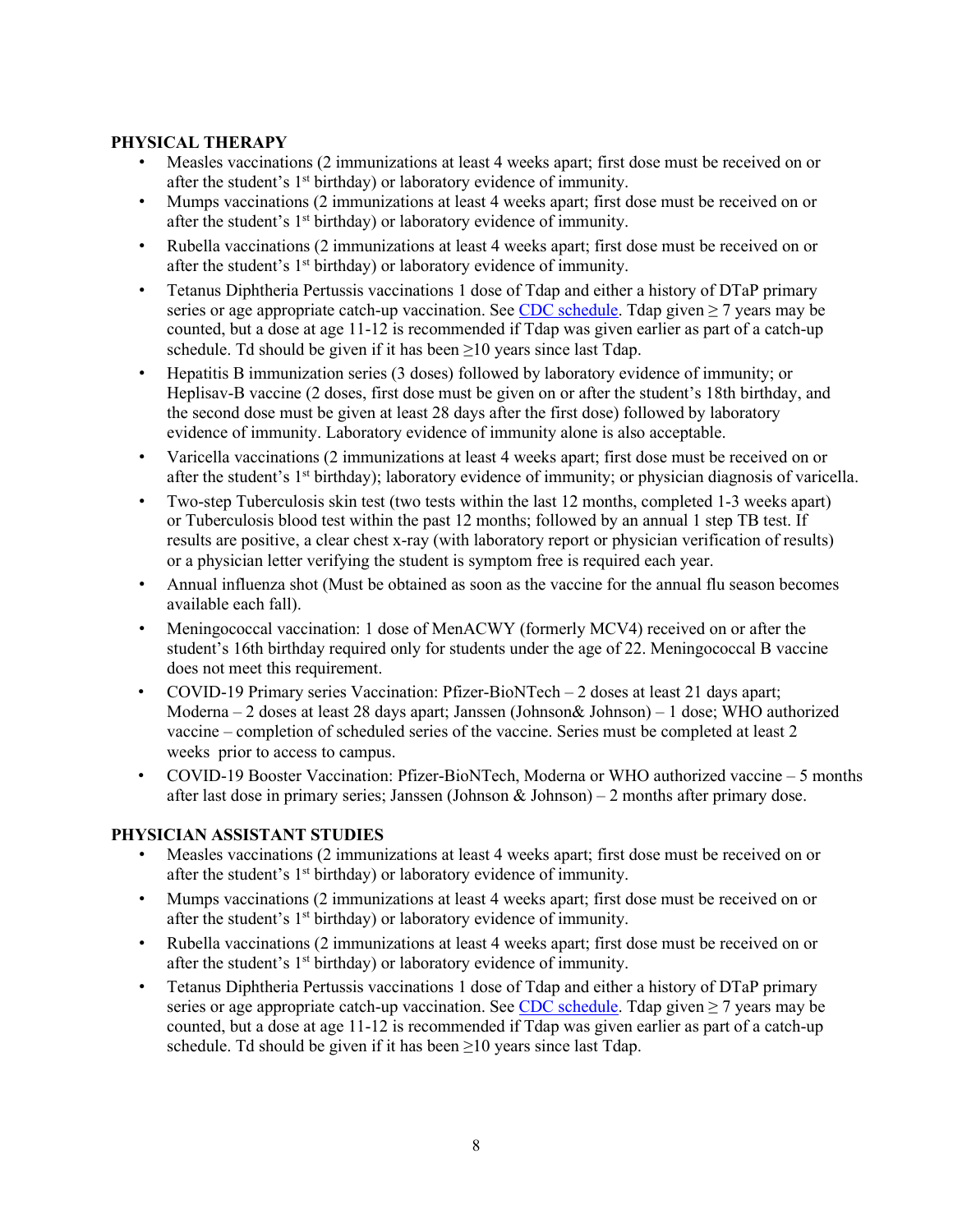- Hepatitis B immunization series (3 doses) followed by laboratory evidence of immunity; or Heplisav-B vaccine (2 doses, first dose must be given on or after the student's 18th birthday, and the second dose must be given at least 28 days after the first dose) followed by laboratory evidence of immunity. Laboratory evidence of immunity alone is also acceptable.
- Varicella vaccinations (2 immunizations at least 4 weeks apart; first dose must be received on or after the student's  $1<sup>st</sup>$  birthday); laboratory evidence of immunity; or physician diagnosis of varicella.
- Annual Tuberculosis skin test or Tuberculosis blood test. If results are positive, a clear chest x-ray (with laboratory report or physician verification of results) or a physician letter verifying the student is symptom free is required each year.
- Annual influenza shot (Must be obtained as soon as the vaccine for the annual flu season becomes available each fall).
- Meningococcal vaccination: 1 dose of MenACWY (formerly MCV4) received on or after the student's 16<sup>th</sup> birthday required only for students under the age of 22. Meningococcal B vaccine does not meet this requirement.
- COVID-19 Primary series Vaccination: Pfizer-BioNTech  $-2$  doses at least 21 days apart; Moderna – 2 doses at least 28 days apart; Janssen (Johnson& Johnson) – 1 dose; WHO authorized vaccine – completion of scheduled series of the vaccine. Series must be completed at least 2 weeks prior to access to campus.
- COVID-19 Booster Vaccination: Pfizer-BioNTech, Moderna or WHO authorized vaccine 5 months after last dose in primary series; Janssen (Johnson  $\&$  Johnson) – 2 months after primary dose.

## **ALL OTHER PROGRAMS**:

- Measles vaccinations (2 immunizations at least 4 weeks apart; first dose must be received on or after the student's 1<sup>st</sup> birthday) or laboratory evidence of immunity.
- Mumps vaccinations (2 immunizations at least 4 weeks apart; first dose must be received on or after the student's 1<sup>st</sup> birthday) or laboratory evidence of immunity.
- Rubella vaccinations (2 immunizations at least 4 weeks apart; first dose must be received on or after the student's  $1<sup>st</sup>$  birthday) or laboratory evidence of immunity.
- Tetanus Diphtheria Pertussis vaccinations 1 dose of Tdap and either a history of DTaP primary series or age appropriate catch-up vaccination. See CDC schedule. Tdap given  $\geq 7$  years may be counted, but a dose at age 11-12 is recommended if Tdap was given earlier as part of a catch-up schedule. Td should be given if it has been  $\geq 10$  years since last Tdap.
- Hepatitis B immunization series (3 doses); or Heplisav-B vaccine (2 doses, first dose must be given on or after the student's 18th birthday, and the second dose must be given at least 28 days after the first dose). Laboratory evidence of immunity is also acceptable.
- Varicella vaccinations (2 immunizations at least 4 weeks apart; first dose must be received on or after the student's  $1<sup>st</sup>$  birthday); laboratory evidence of immunity; or physician diagnosis of varicella.
- Meningococcal vaccination: 1 dose of MenACWY (formerly MCV4) received on or after the student's 16<sup>th</sup> birthday required only for students under the age of 22. Meningococcal B vaccine does not meet this requirement.
- COVID-19 Primary series Vaccination: Pfizer-BioNTech 2 doses at least 21 days apart; Moderna – 2 doses at least 28 days apart; Janssen (Johnson& Johnson) – 1 dose; WHO authorized vaccine – completion of scheduled series of the vaccine. Series must be completed at least 2 weeks prior to access to campus.